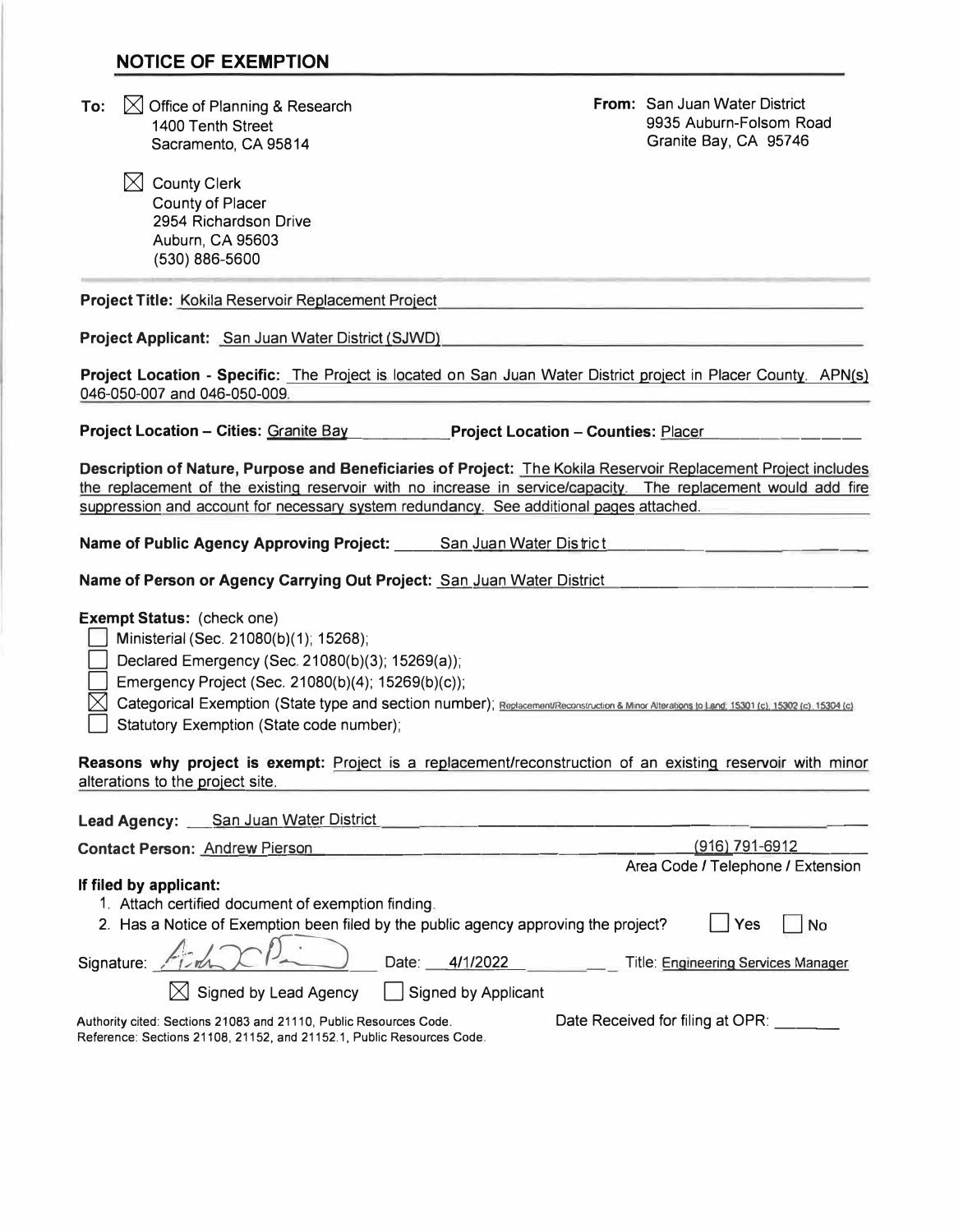## **PROJECT DESCRIPTION**

The project applicant is proposing the replacement of the existing Kokila Reservoir with no increase in system capacity/service. The project would replace the existing 4.56 million-gallon (MG) membrane system with a new 4 MG partially buried, prestressed concrete water reservoir to increase public safety through additional fire suppression and to provide system redundancy. The tank/ inlet would be 17 feet higher (507 feet) than the existing reservoir (490 feet), and the maximum operating water surface (MOWS) would be 521 feet.

# **PROJECT SETTING**

The project site is located on San Juan Water District (District) property within a residential area in the community of Granite Bay, Placer County. The project site consists of two APNs: 046-050-007 and 046- 050-009, which total 3.24 acres. The project site is generally bordered by residential parcels to the north, Granite Bay Hilltop Seventh-day Adventist Church/Amazing Facts Ministries to the west, a Pacific Gas and Electric (PG&E) sub-station to the east, and undeveloped oak woodland to the south. The project site is located in Mount Diablo Meridian Township 11 North, Range 7 East, Section 28 of the U.S. Geological Survey (USGS) 7.5-minute Rocklin, California quadrangle map.

The proposed project is 3.24 acres, and the limits of disturbance and tank footprint are fully within this project boundary. The project site is located on relatively flat terrain on the southside of Sierra College Boulevard between Ridge Park Drive to the northeast, and Nightwatch Drive to the west. The project site is accessed through an existing easement in the neighboring church parking lot that has a driveway off of Sierra College Boulevard. The property is located on a slightly raised plateau off of Sierra College Boulevard. The project site is flat in the northern portion where the existing reservoir is located, and slopes steeply downward to the south at the edge of the reservoir. Elevation of the project site ranges from approximately 445-505 feet above mean sea level, with a steep and abrupt downward slope from north to south. The undeveloped oak woodland to the south has been maintained for fire suppression and is disturbed to some degree. A chain link currently surrounds the existing reservoir, and an emergency overflow pipe is located directly south of the reservoir.

The project components would be located in Zone X, an area of minimal flood hazard, outside the 100-year flood zone mapped by the Federal Emergency Management Agency (FEMA 2012). The project site is not in an Alquist-Priolo Fault Zone. The General Plan land use designation for the project area is Rural Estate (RE), 4.6-20 acre minimum. The zoning designation for the project area is Farm Building Site Density (F-B-X), 20 acre minimum.

The project is not located on tribal or federal land. As discussed in the Cultural Resources Assessment (HELIX 2021) prepared for the project, a search of the Sacred Lands File by the Native American Heritage Commission (NAHC) did not indicate that sensitive Native American resources are located in the area, although one tribe, Wilton Rancheria, requested formal tribal consultation under Assembly Bill 52. The formal consultation is included as Attachment B in the Cultural Resources Assessment, included as Appendix C to the Environmental Package.

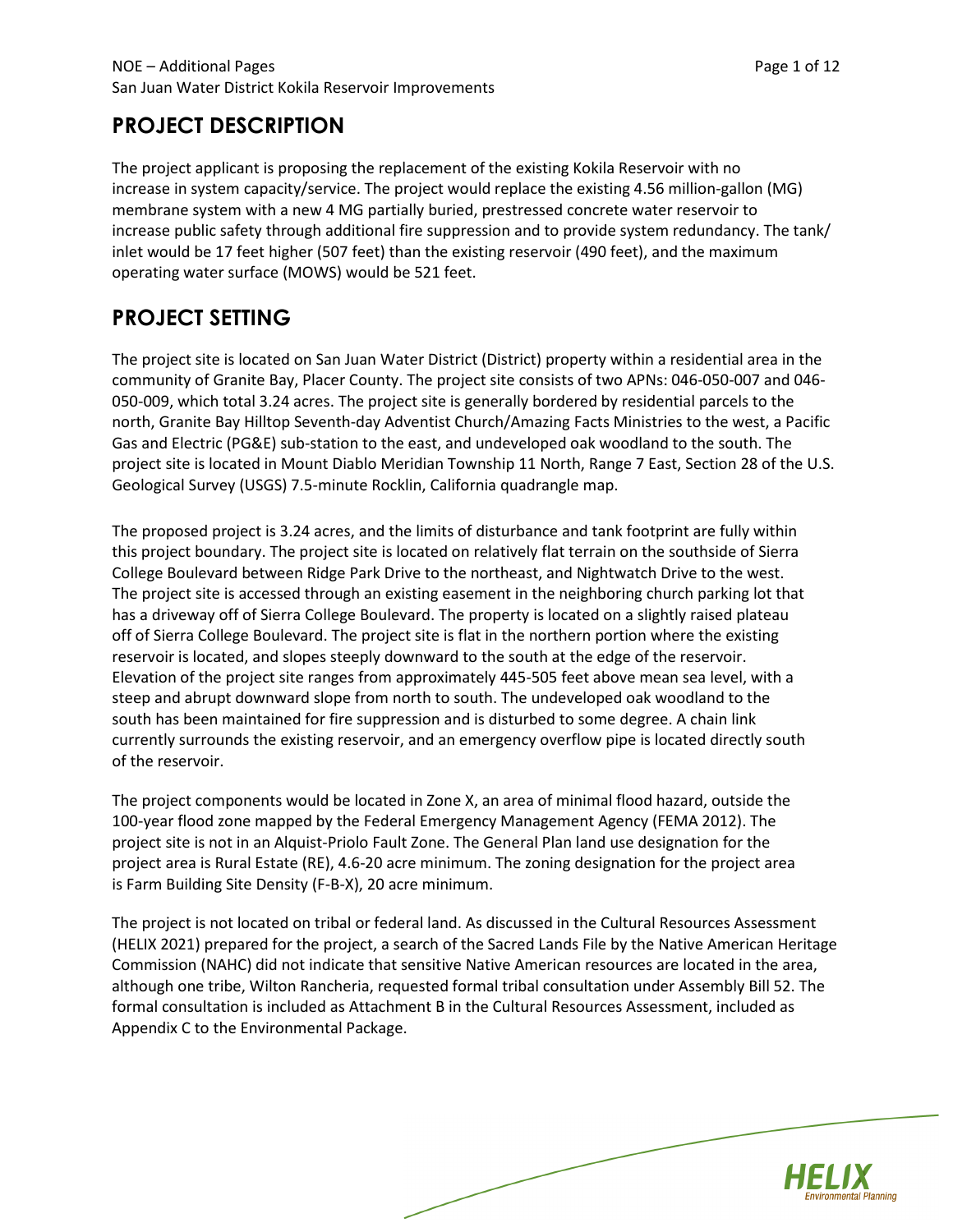## **ENVIRONMENTAL ALTERNATIVE ANALYSIS**

This section supplements the Environmental Package component of the Financial Assistance Application for the State Water Resources Control Board (SWRCB) Safe Drinking Water State Revolving Fund to analyze alternatives to the proposed Kokila Reservoir Replacement Project (project). The analysis is based primarily on the technical studies and Categorical Exemption (CE) prepared for the project.

This analysis includes the following:

- Range of feasible project alternatives that each meet the project needs and objectives, as well as a "no project/no action" alternative;
- Comparative environmental analysis among the project alternatives that includes discussions of beneficial and adverse environmental impacts on the existing environment, future environment, and individual sensitive environmental issues identified through project management or public participation;
- Analysis of direct, indirect, and cumulative impacts on sensitive environmental resources, if applicable, for each project alternative considered;
- Potential reasonably foreseeable future environmental impacts, if applicable, for each project alternative considered;
- Appropriate mitigation measures not already included in the proposed action or alternatives, if appropriate, to mitigate adverse environmental impacts; and,
- Discussion of the environmental reasoning for selection of the chosen alternative for the project.

## **Environmental Impacts Analysis of Alternatives**

Specific key objectives of the project include the following:

- 1. Increase public safety through additional fire suppression.
- 2. Provide water system redundancy.

For the purposes of this Environmental Alternative Analysis, the following alternatives are analyzed:

- **Alternative 1: Replace Existing Reservoir with Prestressed Concrete Tank (Proposed Project).** In this alternative, the existing reservoir would be replaced with a prestressed concrete tank in approximately the same footprint. The stored volume would not change. This alternative appears to be feasible.
- **Alternative 2: Relocate Storage**. In this alternative, the District would store water at another location in the northern part of the Zone. This alternative is infeasible because the District does not own another site at the desired elevation to provide a large enough storage tank to meet the storage requirements shown to be necessary in the Master Plan.
- **Alternative 3: No Project.** Under this alternative, the proposed water system replacement would not be constructed, and the District could continue to use the existing reservoir by repairing the reservoir materials as they fail. The existing liner and cover material at the reservoir is no longer available. There are alternative materials that may be used. This

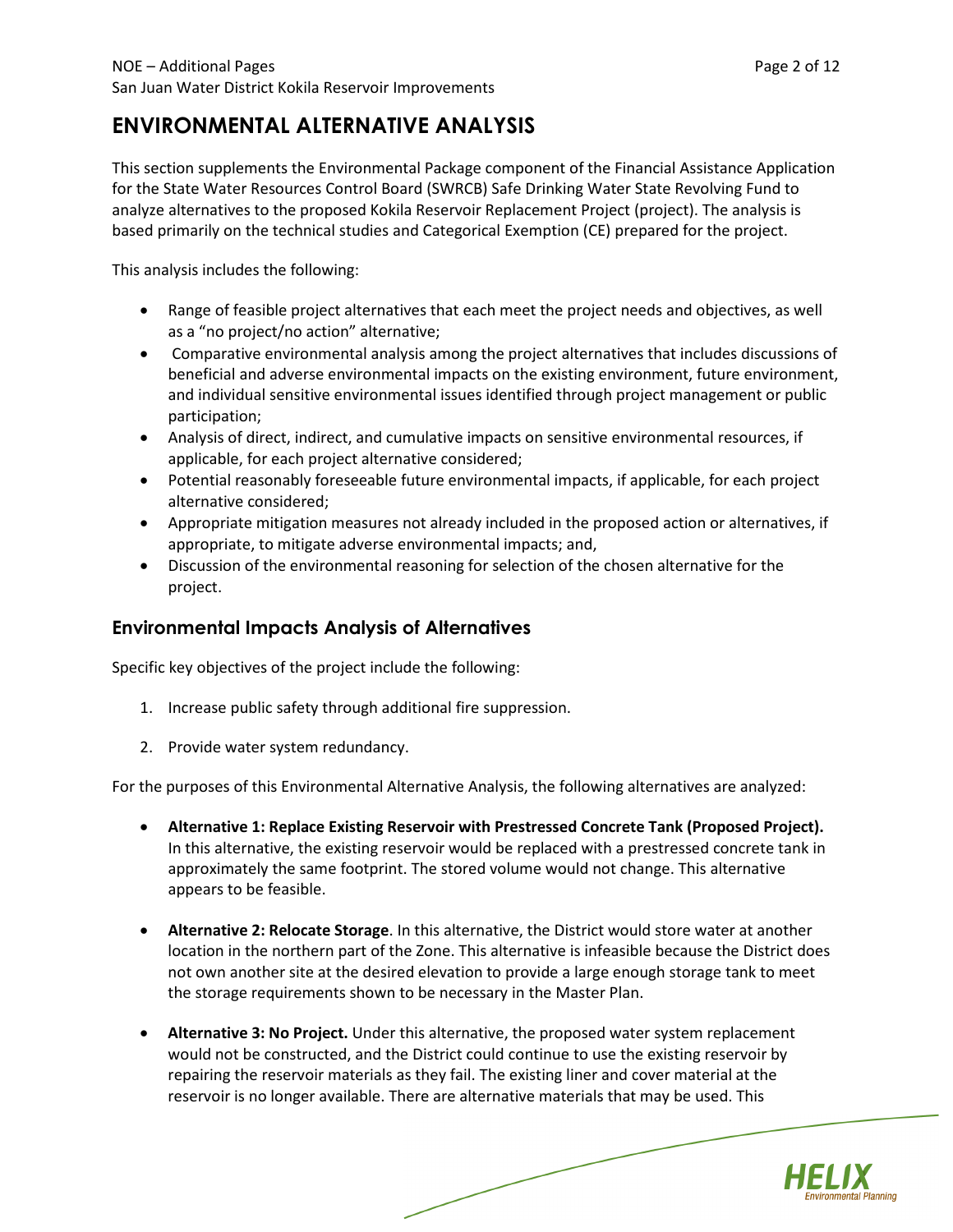San Juan Water District Kokila Reservoir Improvements

alternative is not acceptable because the liner and cover materials that comprise the reservoir are all the same age and would likely all fail within a relatively short time frame. Water storage in the northern part of the Bacon Pressure Zone (Zone) is critical for system operation and would not sustain a prolonged unplanned outage. Alternative 3 would also fail to provide for system redundancy and fire suppression services.

Table 1, *Beneficial/Adverse Environmental Impacts and Sensitive Environmental Issues*, describes the beneficial and adverse environmental impacts on the existing and future environment of the project alternatives as well as sensitive environmental issues identified through project management.

The alternatives analyzed have a range of potential direct, indirect, and cumulative impacts on sensitive environmental resources as described in Table 2, *Direct, Indirect, and Cumulative Impacts on Sensitive Environmental Resources.*

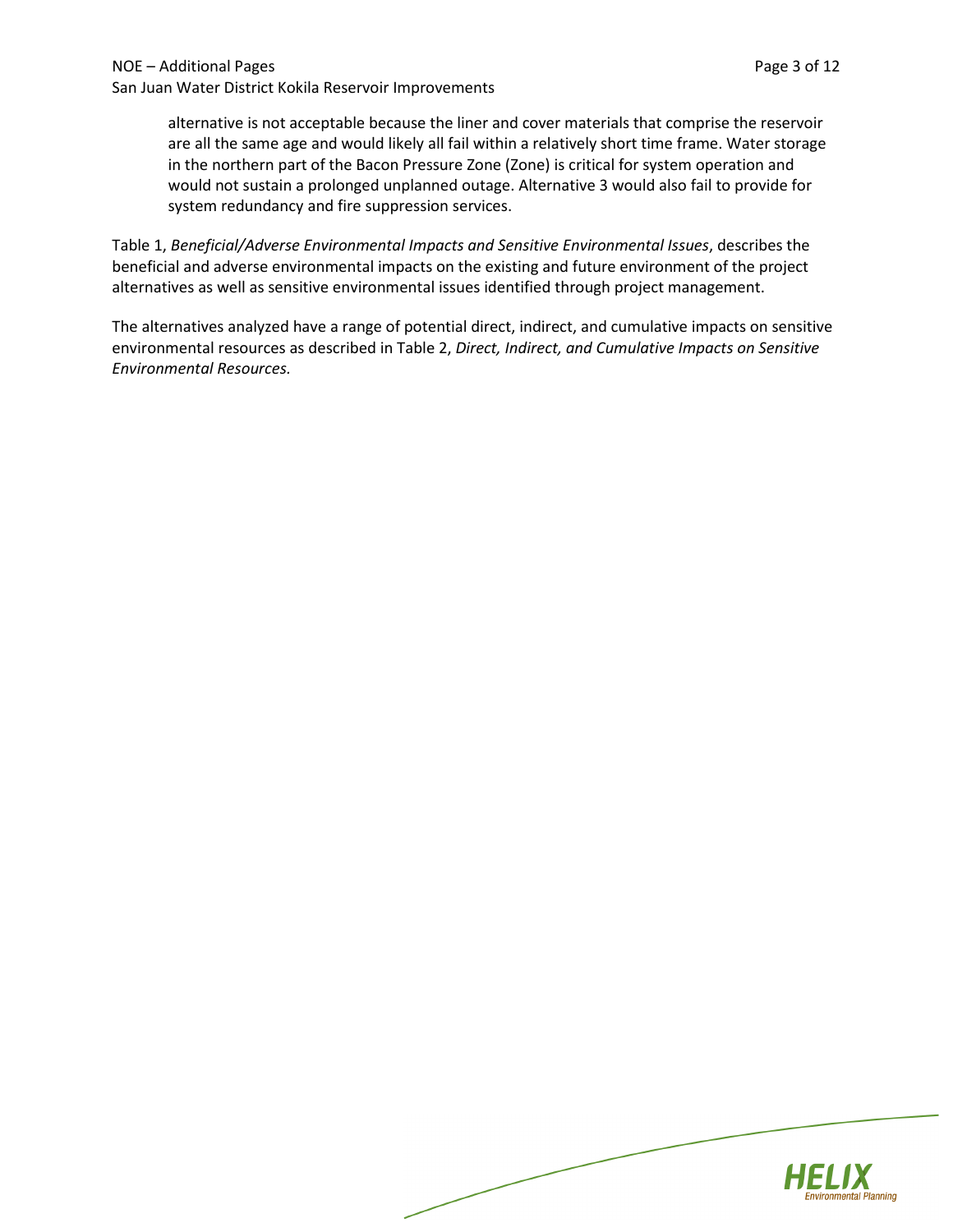| <b>Alternative</b>                    | <b>Beneficial</b><br><b>Environmental</b><br><b>Impacts on Existing</b><br><b>Environment</b>                                                                                                   | <b>Beneficial</b><br><b>Environmental</b><br><b>Impacts on Future</b><br><b>Environment</b>                                                                                                                                                                                                                                     | <b>Adverse Environmental</b><br><b>Impacts on Existing</b><br><b>Environment</b>                                                                                                                                                                                                                                         | <b>Adverse Environmental</b><br><b>Impacts on Future</b><br><b>Environment</b>                                                                                                                                                                                                                                                                                                      | <b>Individual Sensitive</b><br><b>Environmental Issues</b><br><b>Identified Through</b><br><b>Project Management</b><br>or Public<br>Participation, if<br>applicable |
|---------------------------------------|-------------------------------------------------------------------------------------------------------------------------------------------------------------------------------------------------|---------------------------------------------------------------------------------------------------------------------------------------------------------------------------------------------------------------------------------------------------------------------------------------------------------------------------------|--------------------------------------------------------------------------------------------------------------------------------------------------------------------------------------------------------------------------------------------------------------------------------------------------------------------------|-------------------------------------------------------------------------------------------------------------------------------------------------------------------------------------------------------------------------------------------------------------------------------------------------------------------------------------------------------------------------------------|----------------------------------------------------------------------------------------------------------------------------------------------------------------------|
| Alternative 1:<br>Proposed<br>Project | Addresses<br>degradation of the<br>existing system that<br>has come to the end<br>of its life; provides<br>water system<br>redundancy; provides<br>an additional source<br>of fire suppression. | Resolve the existing<br>water quality issues<br>and potentially unsafe<br>conditions of the<br>existing reservoir that<br>could lead to future<br>emergencies including<br>the likelihood that the<br>liner and cover<br>materials that<br>comprise the reservoir<br>could all fail within a<br>relatively short time<br>frame. | Construction impacts<br>$\bullet$<br>such as biological<br>resources.<br>Potential to encounter<br>$\bullet$<br>cultural resources, or<br>human remains during<br>construction.<br>All adverse impacts are<br>reduced with implementation<br>of mitigation measures.                                                     | None expected.                                                                                                                                                                                                                                                                                                                                                                      | Not applicable with<br>implementation of<br>identified mitigation<br>measures.                                                                                       |
| Alternative 2:<br>Relocate<br>Storage | No beneficial change<br>from existing<br>condition. Water<br>would be stored on<br>alternate vacant land<br>in the northern part of<br>the Zone.                                                | Same as existing.                                                                                                                                                                                                                                                                                                               | Construction impacts<br>$\bullet$<br>such as biological<br>resources.<br>Potential to encounter<br>$\bullet$<br>cultural resources,<br>tribal cultural<br>resources, or human<br>remains during<br>construction.<br>Impacts relating to<br>$\bullet$<br>aesthetics, geology/<br>soils, hydrology/<br>water quality, land | The existing water system<br>would continue to<br>deteriorate, contributing to<br>future emergencies including<br>system failure. The new<br>reservoir would disturb vacant<br>land in an alternate location in<br>the Zone, contributing to<br>impacts to biological, cultural,<br>and tribal cultural resources,<br>aesthetics, geology/ soils,<br>hydrology/ water quality, land | Unknown, depending<br>on the location of the<br>to be determined<br>alternative location.                                                                            |

**Table 1 Beneficial/Adverse Environmental Impacts and Sensitive Environmental Issues**

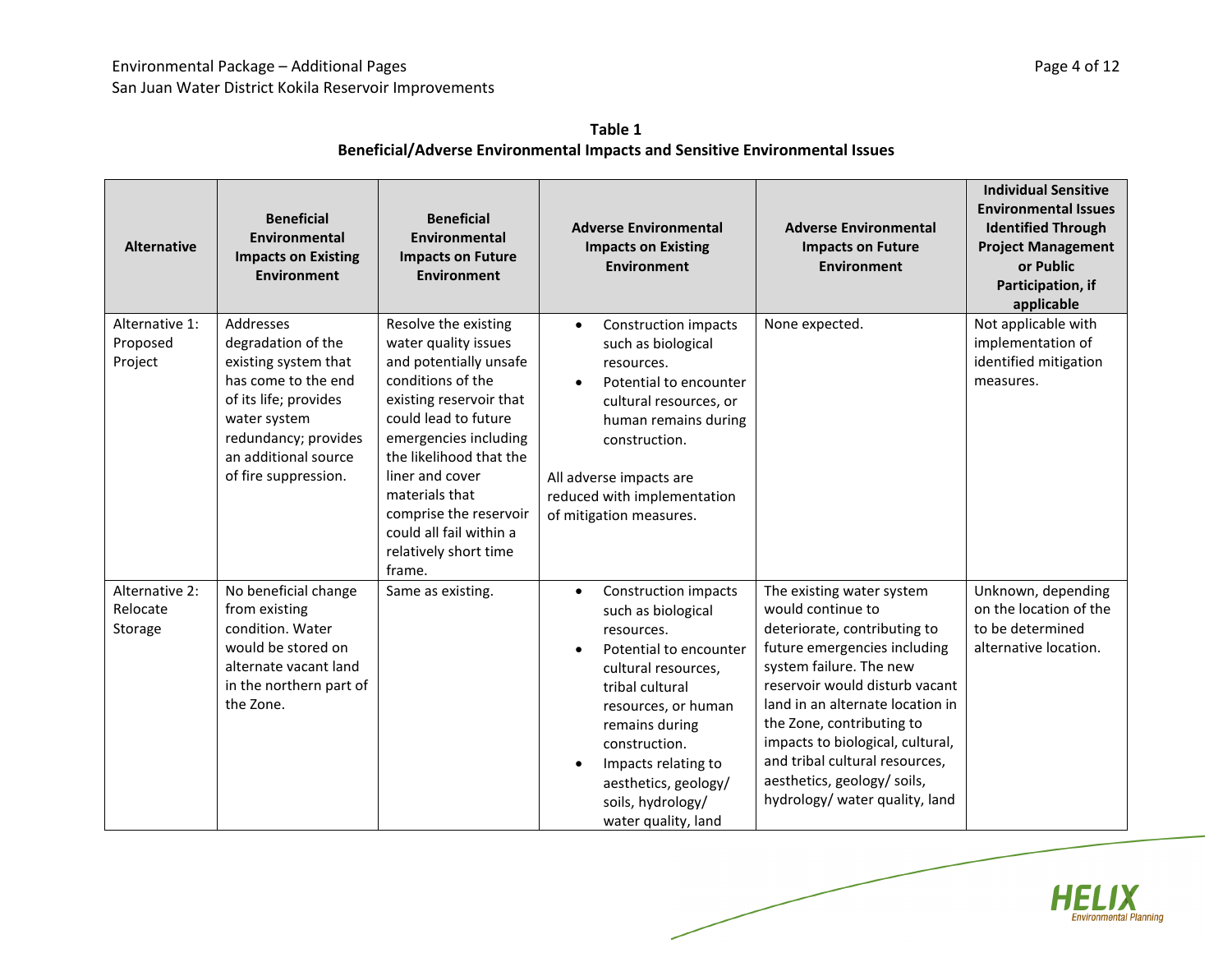### Environmental Package – Additional Pages **Page 12** and 2012 and 2013 and 2014 and 2014 and 2014 and 2014 and 201 San Juan Water District Kokila Reservoir Improvements

|                              |                                                                                                                     |                   | use/ planning and<br>utilities and service<br>systems.<br>Alternative 2 would result in<br>greater levels of impact when<br>compared to Alternative 1, as<br>Alternative 2 would need to<br>acquire and disturb vacant land<br>in another part of the Zone to<br>relocate the water storage.<br>This alternative is infeasible<br>because the District does not<br>own another piece of land at<br>the desired elevation to<br>provide a large enough storage<br>tank to meet the storage<br>requirements. | use/ planning and utilities and<br>service systems.                                                                                                                                                                                                   |                 |
|------------------------------|---------------------------------------------------------------------------------------------------------------------|-------------------|------------------------------------------------------------------------------------------------------------------------------------------------------------------------------------------------------------------------------------------------------------------------------------------------------------------------------------------------------------------------------------------------------------------------------------------------------------------------------------------------------------|-------------------------------------------------------------------------------------------------------------------------------------------------------------------------------------------------------------------------------------------------------|-----------------|
| Alternative 3:<br>No Project | No beneficial change<br>from existing<br>condition. Does not<br>provide the benefits<br>of the proposed<br>project. | Same as existing. | The existing reservoir would<br>continue to lack water system<br>redundancy and would not<br>provide additional fire<br>suppression.                                                                                                                                                                                                                                                                                                                                                                       | The existing water system<br>would continue to<br>deteriorate, contributing to<br>future emergencies including<br>the likelihood that the liner<br>and cover materials that<br>comprise the reservoir would<br>all fail within a short time<br>frame. | Not applicable. |

HELIX **Environmental Planning**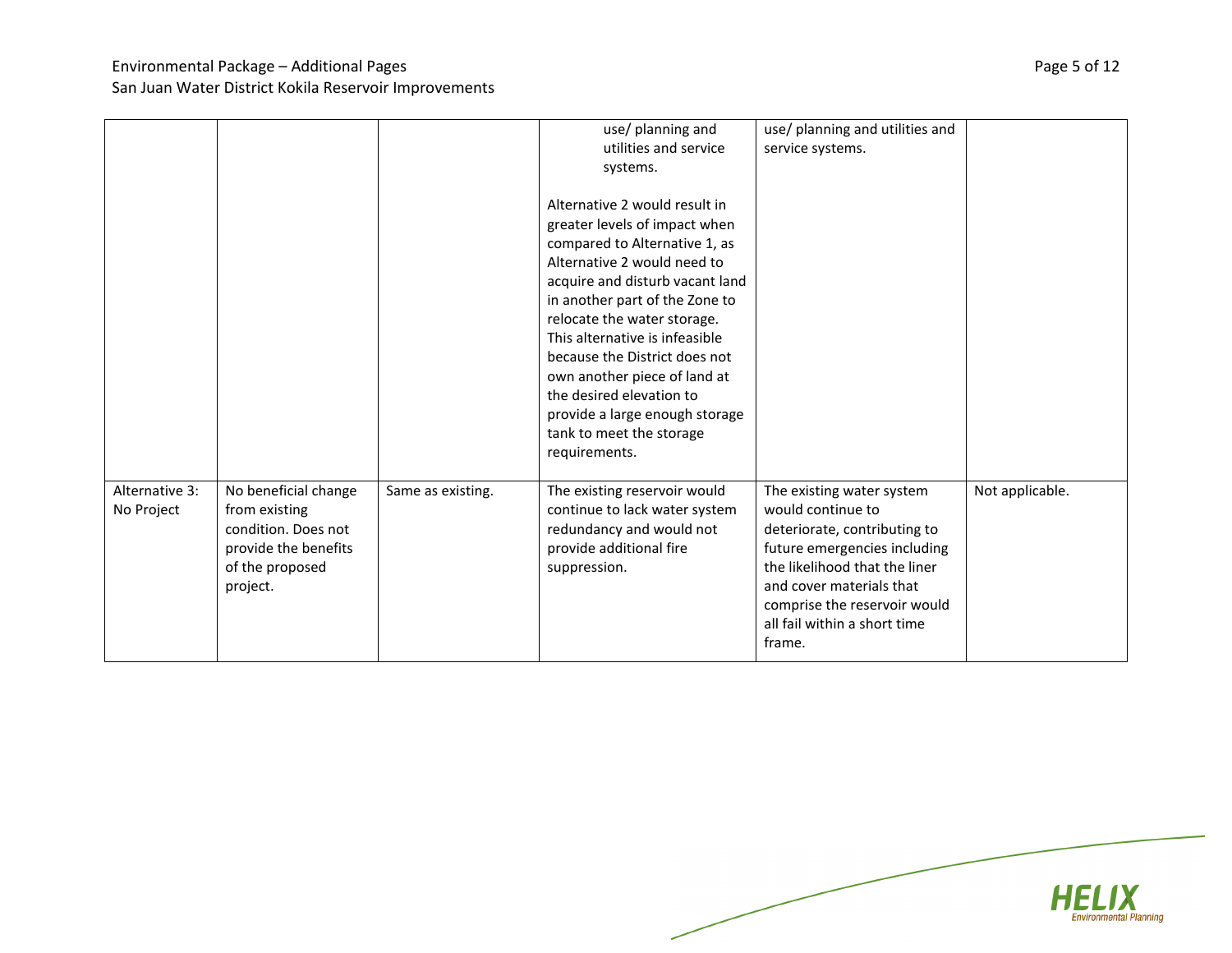| Table 2                                                                       |
|-------------------------------------------------------------------------------|
| Direct, Indirect, and Cumulative Impacts on Sensitive Environmental Resources |

| <b>Alternative</b>                 | <b>Environmental Issues</b><br>Identified, if applicable <sup>1</sup> | <b>Direct Impact</b>                                                                                                                                                                                                                                                                      | <b>Indirect Impact</b>                                                                                                                                     | Cumulative Impacts <sup>2</sup>                                                                                                                                                                                                                                                                                                                                     |
|------------------------------------|-----------------------------------------------------------------------|-------------------------------------------------------------------------------------------------------------------------------------------------------------------------------------------------------------------------------------------------------------------------------------------|------------------------------------------------------------------------------------------------------------------------------------------------------------|---------------------------------------------------------------------------------------------------------------------------------------------------------------------------------------------------------------------------------------------------------------------------------------------------------------------------------------------------------------------|
| Alternative 1:<br>Proposed Project | <b>Biological Resources</b>                                           | Potential impacts to<br>Migratory birds and raptors and<br>protected trees. Fully mitigated<br>with implementation of BIO-01<br>and BIO-02.                                                                                                                                               | Indirect impacts<br>associated with noise,<br>vibration, and<br>presence of<br>construction<br>equipment and<br>personnel to nesting<br>birds and raptors. | No adverse impacts expected with<br>implementation of BIO-1 and BIO-2.                                                                                                                                                                                                                                                                                              |
|                                    | <b>Cultural Resources</b>                                             | None expected.<br>Potential impacts regarding<br>inadvertent cultural discoveries<br>and treatment of human<br>remains. Fully mitigated with<br>implementation of CUL-1 and<br>$CUL-2.$                                                                                                   |                                                                                                                                                            | No adverse impacts expected with<br>implementation of CUL-1 and CUL-2.                                                                                                                                                                                                                                                                                              |
| Alternative 2:<br>Relocate Storage | Aesthetics                                                            | Alternative 2 would require the<br>construction of a new reservoir in<br>an alternative location in the<br>northern part of the Zone.<br>Construction of the reservoir may<br>degrade the existing visual<br>character or quality of public<br>views of the site and its<br>surroundings. | None expected.                                                                                                                                             | This alternative has the potential to<br>cumulatively contribute to aesthetic<br>impacts from degradation of the existing<br>visual character due to construction of a<br>new reservoir. Impacts would be<br>significant and unavoidable.                                                                                                                           |
|                                    | <b>Biological Resources</b>                                           | The construction of the new<br>reservoir in Alternative 2 would<br>have the potential to impact<br>biological resources in the project<br>area. A new Biological Resources<br>Inventory Report would be<br>required with this new<br>alternative.                                         | Indirect impacts<br>associated with noise,<br>vibration, and<br>presence of<br>construction<br>equipment and<br>personnel to biological<br>resources.      | This alternative has the potential to<br>cumulatively contribute to biological<br>impacts during construction due to the<br>addition of a new reservoir on vacant<br>land. A new Biological Resources<br>Inventory Report would be required to<br>address any mitigation measures to<br>reduce impacts to biological resources to<br>a less than significant level. |

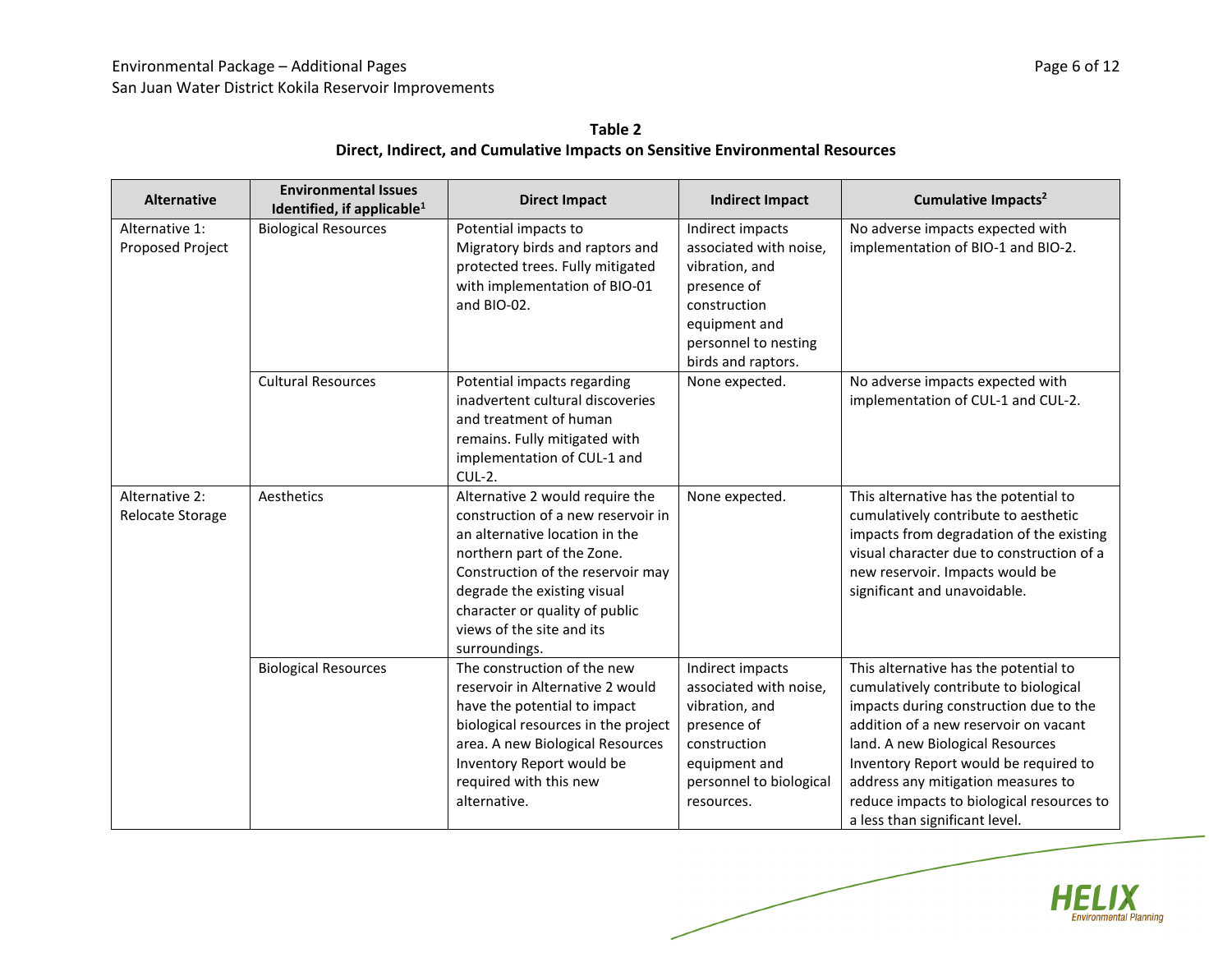## Environmental Package – Additional Pages **Page 7 of 12** and the environmental Package – Additional Page 7 of 12

| <b>Cultural Resources</b> | The new location of the reservoir  | None expected. | This alternative has the potential to       |
|---------------------------|------------------------------------|----------------|---------------------------------------------|
|                           | associated with Alternative 2      |                | cumulatively contribute to cultural         |
|                           | would have a potentially           |                | resource and human remains impacts          |
|                           | inadvertent disturbance during     |                | during construction of a new reservoir      |
|                           | construction to cultural resources |                | on vacant land. A new Cultural Resources    |
|                           | or human remains. A Cultural       |                | Assessment Letter Report would be           |
|                           | <b>Resources Assessment Letter</b> |                | required to address any mitigation          |
|                           | Report would be required with      |                | measures to reduce impacts to cultural      |
|                           | this new alternative.              |                | resources to a less than significant level. |
| Geology/ Soils            | Potential impacts related to       | None expected. | This alternative has the potential to       |
|                           | Geology/ Soils may occur as this   |                | cumulatively contribute to geology/ soils   |
|                           | alternative could plan to          |                | if the new reservoir is built on unstable   |
|                           | construct a new reservoir on/      |                | topography. Construction of the project     |
|                           | near a known earthquake fault,     |                | may also destroy a unique                   |
|                           | and on unstable or expansive soil  |                | paleontological resource in the project     |
|                           | that would be susceptible to soil  |                | area. Impacts would be significant and      |
|                           | erosion. The construction may      |                | unmitigable.                                |
|                           | also destroy a unique              |                |                                             |
|                           | paleontological resource in the    |                |                                             |
|                           | project area due to construction.  |                |                                             |
| Hydrology/ Water Quality  | Potential impacts related to       | None expected. | This alternative has the potential to       |
|                           | Hydrology/ Water Quality may       |                | cumulatively contribute to hydrology/       |
|                           | occur as this alternative could be |                | water quality if the new reservoir is built |
|                           | constructed on land with a         |                | on land with an existing jurisdictional     |
|                           | jurisdictional water feature or    |                | water feature. Impacts would be             |
|                           | wetland.                           |                | significant and unmitigable.                |
| Land Use and Planning     | Potential impacts related to Land  | None expected. | This alternative has the potential to       |
|                           | Use/ Planning may occur if the     |                | cumulatively contribute to land use/        |
|                           | topography of the project area     |                | planning if the new reservoir is built on   |
|                           | requires the construction of       |                | inadequate topography that requires         |
|                           | ancillary buildings in order to    |                | infrastructure that is unsuitable with the  |
|                           | support the new reservoir. The     |                | land use. Impacts would be significant      |
|                           | infrastructural requirements due   |                | and unmitigable.                            |
|                           | to topography may not be           |                |                                             |
|                           | suitable with the land use.        |                |                                             |



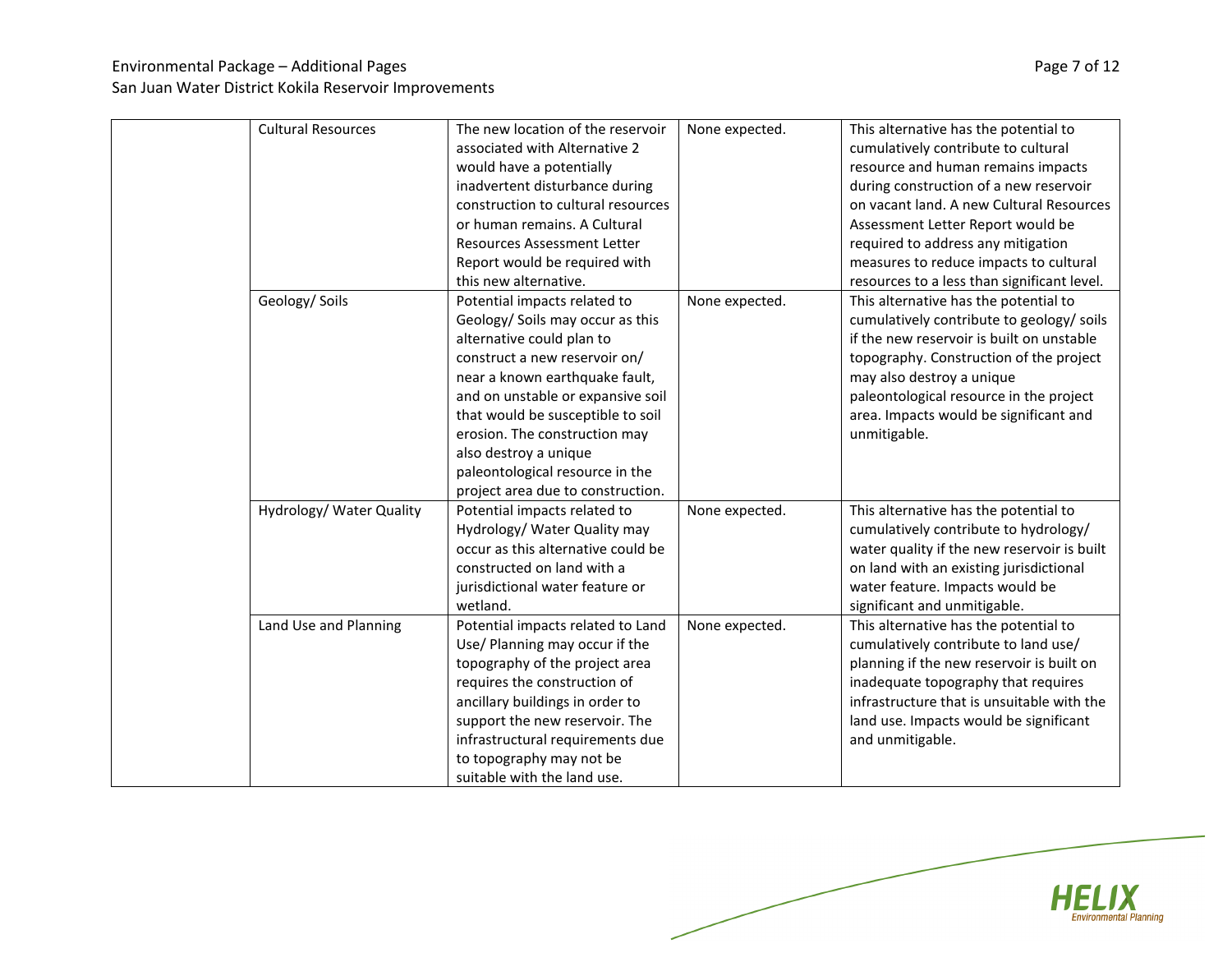## Environmental Package – Additional Pages **Page 8 of 12** and the environmental Package – Additional Page 8 of 12

|                   | <b>Tribal Cultural Resources</b> | The new location of the reservoir<br>associated with Alternative 2 | None expected. | This alternative has the potential to<br>cumulatively contribute to tribal cultural |
|-------------------|----------------------------------|--------------------------------------------------------------------|----------------|-------------------------------------------------------------------------------------|
|                   |                                  | would have a potentially                                           |                | resource impacts during construction of                                             |
|                   |                                  | inadvertent disturbance during                                     |                | a new reservoir on vacant land. A new                                               |
|                   |                                  | construction to tribal cultural                                    |                | <b>Tribal Cultural Resource Assessment</b>                                          |
|                   |                                  |                                                                    |                |                                                                                     |
|                   |                                  | resources. A Tribal Cultural                                       |                | Letter Report would be required to                                                  |
|                   |                                  | <b>Resources Assessment Letter</b>                                 |                | address any mitigation measures to                                                  |
|                   |                                  | Report would be required with                                      |                | reduce impacts to cultural resources to a                                           |
|                   |                                  | this new alternative.                                              |                | less than significant level.                                                        |
|                   | Utilities and Service Systems    | Potential impacts to water                                         | None expected. | This alternative has the potential to                                               |
|                   |                                  | availability may occur as this                                     |                | cumulatively contribute to water                                                    |
|                   |                                  | project would require the                                          |                | availability impacts due to the                                                     |
|                   |                                  | construction of a new reservoir                                    |                | infeasibility of the land owned by the                                              |
|                   |                                  | on land large enough to meet the                                   |                | District to meet the storage                                                        |
|                   |                                  | storage requirements. However,                                     |                | requirements. Impacts would be                                                      |
|                   |                                  | Alternative 2 is infeasible as the                                 |                | significant and unmitigable.                                                        |
|                   |                                  | District does not own alternative                                  |                |                                                                                     |
|                   |                                  | land with the desired elevation                                    |                |                                                                                     |
|                   |                                  | and storage requirements.                                          |                |                                                                                     |
| Alternative 3: No | Utilities and Service Systems    | Potential impacts related to                                       | None expected. | This alternative has the potential to                                               |
| Project           |                                  | water availability may occur as                                    |                | cumulatively contribute to water                                                    |
|                   |                                  | this alternative would not replace                                 |                | availability due to the exclusion of                                                |
|                   |                                  | an existing reservoir that is                                      |                | necessary improvements to the existing                                              |
|                   |                                  | expected to fail in a short period                                 |                | failing water infrastructure. Impacts                                               |
|                   |                                  | of time due to the age of the liner                                |                | would be significant and unmitigable.                                               |
|                   |                                  | and cover materials that                                           |                |                                                                                     |
|                   |                                  | comprise the reservoir.                                            |                |                                                                                     |
|                   | Wildfire                         | Potential impacts related to                                       | None expected. | This alternative has the potential to                                               |
|                   |                                  | wildfire may occur as this                                         |                | cumulatively contribute to fire hazard                                              |
|                   |                                  | alternative does not involve the                                   |                | impacts due to the non-replacement of                                               |
|                   |                                  | replacement of the reservoir that                                  |                | the existing failing water infrastructure.                                          |
|                   |                                  | would provide adequate fire                                        |                | Without the replacement of the                                                      |
|                   |                                  | suppression infrastructure.                                        |                | reservoir, the water infrastructure would                                           |
|                   |                                  |                                                                    |                | not provide adequate fire suppression.                                              |
|                   |                                  |                                                                    |                | Impacts would be significant and                                                    |
|                   |                                  |                                                                    |                | unmitigable.                                                                        |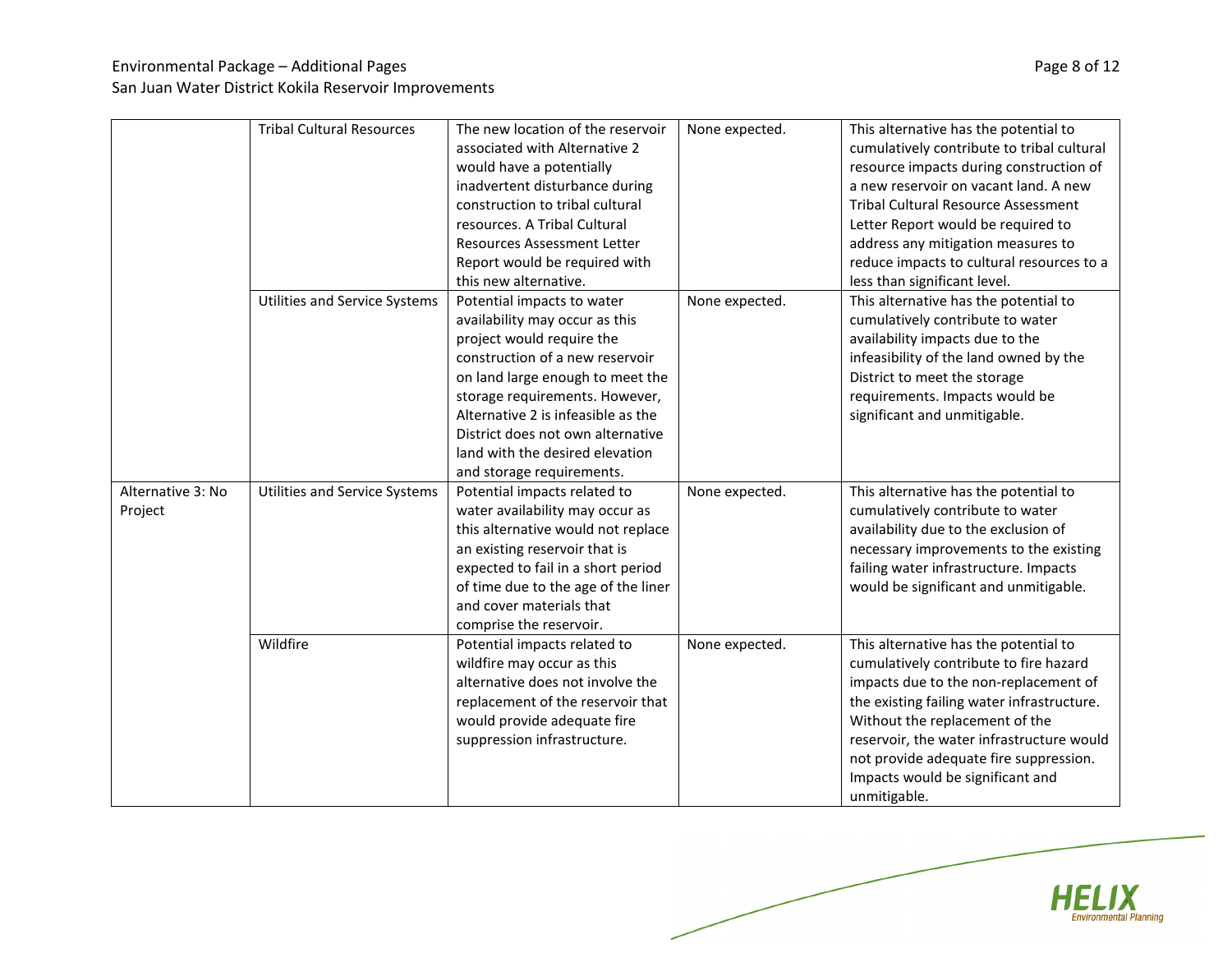## Environmental Package – Additional Pages **Page 9 of 12** and the environmental Package – Additional Page 9 of 12

#### San Juan Water District Kokila Reservoir Improvements

|  | All other environmental | Avoids direct environmental        | None expected. | This alternative would avoid the        |
|--|-------------------------|------------------------------------|----------------|-----------------------------------------|
|  | issues                  | impacts associated with the        |                | significant but mitigable impacts to    |
|  |                         | proposed project (i.e., biological |                | biological resources and cultural       |
|  |                         | resources, cultural resources, and |                | resources that would result from        |
|  |                         | tribal cultural                    |                | implementation of the proposed project. |
|  |                         | resources).                        |                |                                         |

<sup>1</sup> The environmental issues identified are based on the Biological Resources Inventory Report and Cultural Resources Assessment Letter Report for the project.

<sup>2</sup> Cumulative impacts are defined as two or more individual effects that, when considered together, are considerable or which compound or increase other environmental impacts.

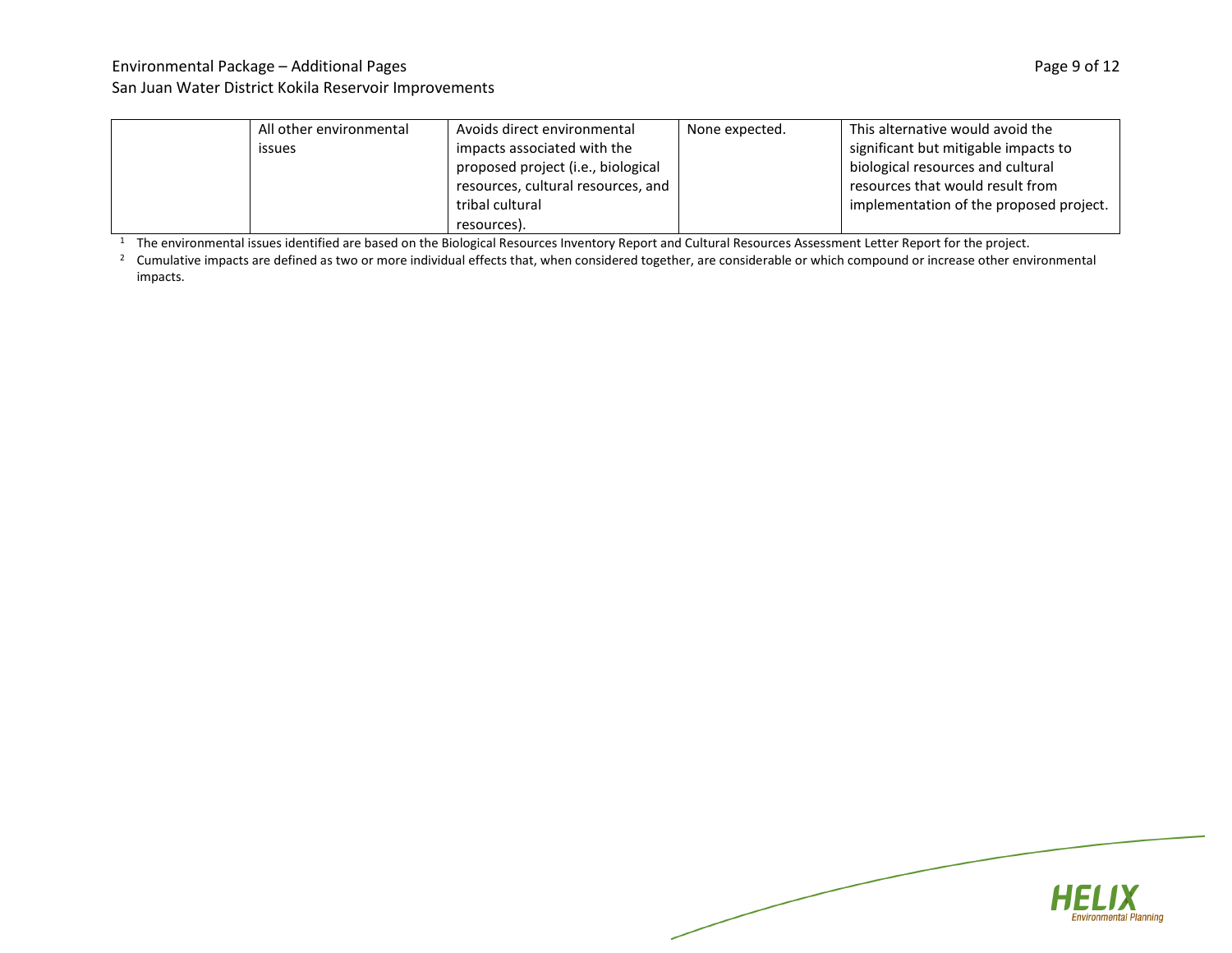## **Appropriate Mitigation Measures**

#### Alternative 1: Proposed Project

Table 3 lists the mitigation measures that are detailed in Biological Resources Inventory Report (HELIX 2021) and Cultural Resources Assessment Report (HELIX 2022a) for the proposed project.

| Table 3.                              |
|---------------------------------------|
| <b>Mitigation Measures Identified</b> |

| <b>BIO-1</b> | Migratory Bird and Raptors.       |
|--------------|-----------------------------------|
| BIO-2        | <b>Protected Trees</b>            |
| $CUL-1$      | <b>Inadvertent Discoveries</b>    |
| $CUL-2$      | <b>Treatment of Human Remains</b> |

#### Alternative 2: Relocate Storage

Alternative 2 would likely result in a greater level of impact for most environmental issues when compared to Alternative 1, due to the construction of a new reservoir in an alternate location in the northern part of the Zone. This alternative would need the District to acquire vacant land that is at the desired elevation to provide a large enough storage tank to meet the necessary storage requirements. Currently, the District does not own land with these requirements and therefore, this project would be infeasible. Mitigation measures would be required to minimize potential environmental impacts associated with this alternative, although impacts related to aesthetics, biological resources, geology and soils, hydrology and water quality, utilities and service systems, and wildfire would have the potential to be significant and unmitigable. Therefore, this alternative would potentially result in greater environmental impacts than the proposed project. A Biological Resources Inventory Report, a Cultural Resources Assessment Letter Report, and a Tribal Cultural Resources Assessment Report would be required with Alternative 2 to address any mitigation measures associated with the project.

#### Alternative 3: No Project Alternative

The No Project Alternative would avoid the potentially significant but mitigable impacts to biological Resources and cultural resources that would result from the proposed project. However, the No Project Alternative would not include the necessary improvements to the existing failing water system due to the age of the liner and cover materials that comprise the reservoir. Additionally, without upgrades to the existing system, sufficient water supply would not be available as the reservoir is predicted to fail within a relatively short time frame. The existing reservoir would, therefore, not be able to be used as adequate fire suppression services. The implementation of the No Project Alternative may result in a new significant and unmitigable impacts related to utilities and service systems, and wildfire.

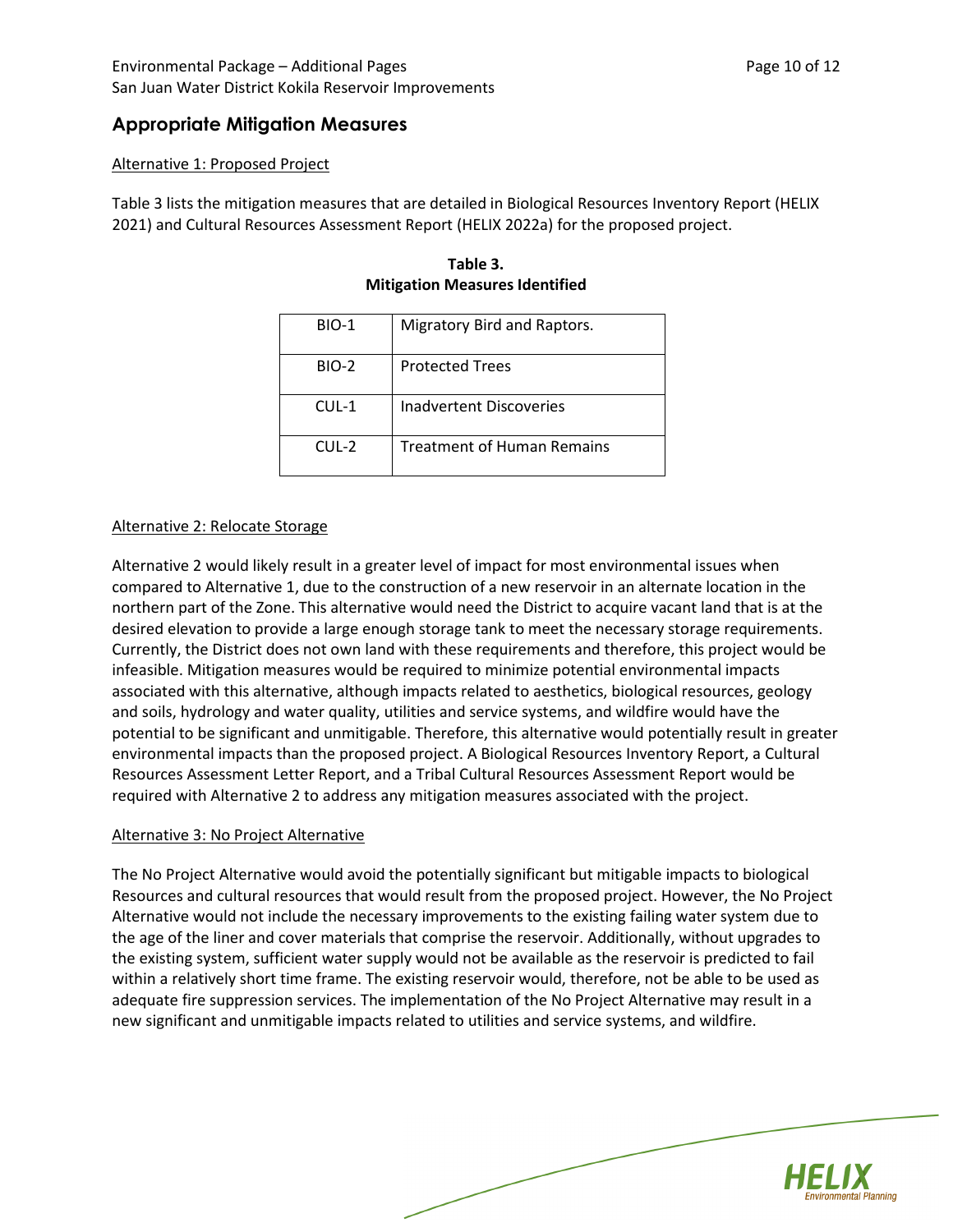### **Selection of the Chosen Alternative for the Project**

A summary of how each alternative fulfills each of the proposed action's key objectives is provided in Table 4, *Comparison of Fulfillment of Proposed Action Objectives*.

|    |                                                             | <b>Alternatives</b>  |                |                   |
|----|-------------------------------------------------------------|----------------------|----------------|-------------------|
|    |                                                             | Alt. 1:              | Alt $2:$       | Alt. 3:           |
|    | <b>Project Objectives</b>                                   | Proposed<br>Relocate |                | <b>No Project</b> |
|    |                                                             | Project              | <b>Storage</b> |                   |
|    | Increase public safety through additional fire suppression. | Yes                  | No             | No                |
| 2. | Provide water system redundancy.                            | Yes                  | No             | No                |

#### **Table 4 Comparison of Fulfillment of Proposed Action Objectives**

Alternative 1, the proposed project, would accomplish the needs/ objectives of the District by providing water system redundancy; and increasing public safety through additional fire suppression infrastructure. Additionally, the potential environmental impacts resulting from Alternative 1 would be able to be mitigated to below a level of significance.

Alternative 2 would not fulfill any of the two objectives as the alternative is infeasible. Alternative 2 would need the District to acquire vacant land that is at the desired elevation to provide a large enough storage tank to meet the necessary storage requirements. Currently, the District does not own land with these requirements. As no owned land meets the requirements, there would be no reservoir under Alternative 2 that would provide water redundancy and adequate fire suppression.

Alternative 3 would not meet the objectives identified for the project. Under Alternative 3, the proposed water system replacement would not be constructed, and the liner and cover materials that comprise the reservoir would likely fail within a relatively short time frame due to age. Therefore, under Alternative 3 there would be no water system redundancy or additional fire suppression infrastructure.

Given the considerations described above for the alternatives, Alternative 1 is the recommended project not only because it has environmental impacts that can be reasonably mitigated, but it also fulfills the goals of providing water system redundancy and adequate fire suppression. Additionally, Alternative 1 would avoid the potential environmental impacts related to aesthetics, geology/ soils, hydrology/ water quality, land use/ planning, utilities and service systems, and wildfire associated with Alternatives 2 and 3.